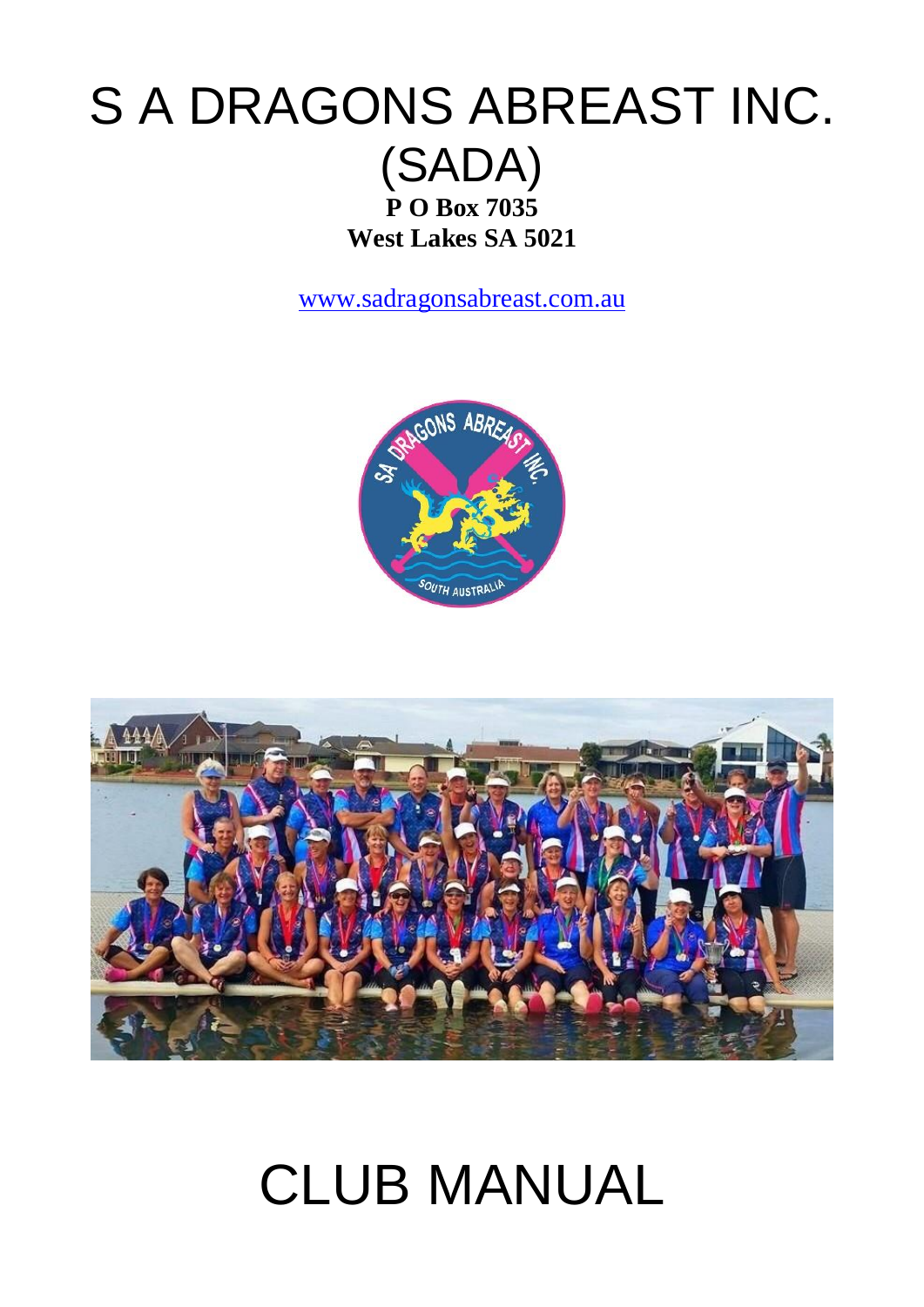#### **WELCOME TO SA DRAGONS ABREAST (SADA)**

A special welcome to all paddlers joining us for the first time or returning after a break.

Dragon boat racing is a unique, exciting and fun team sport. We encourage and assist newer members to determine the level at which they wish to participate and enjoy the sport for its healthy lifestyle, social and competitive benefits.

A crew consists of 22 participants including 20 paddlers, one sweep who steers the boat and a drummer who beats the rhythm of the paddling stroke. Races are held in Open, Mixed, Women's, Social and Breast Cancer Challenge events over both 200 and 500 metres. Longer course races include 1km and 2km events.

# **HISTORY**

In February 1996 the first Dragons Abreast team was formed in Canada, organised by Dr Don McKenzie, a sports medicine and exercise physician. He set about proving that people who have been treated for breast cancer can participate in strenuous activities involving the upper body.

SA Dragons Abreast was established in December 2001 to support and provide hope and inspiration to breast cancer survivors. We aim to help raise awareness of the disease by providing the opportunity for survivors of breast cancer and their supporters to participate in the professional sport of dragon boat racing.

We are a member group of Breast Cancer Network Australia (BCNA). Our founder was Carlene Butavicius of BCNA, who played a key role in the formation of the club. Since incorporation, we have purchased our own boats and had boats donated. Members have competed in international regattas in Rome, Cape Town, Penang, Hong Kong and Ravenna and also at numerous interstate events.

# **CLUB AIMS**

#### **We aim to**

- Support and provide hope and inspiration to breast cancer survivors
- Raise awareness of breast cancer through participation in the sport
- Demonstrate that women and men living with breast cancer can lead full and active lives
- Provide a support network for survivors undergoing treatment or suffering ill health
- Promote wellness, fitness, fun and camaraderie and a sense of wellbeing for all members.
- Develop our club spirit and unity by encouraging each member to become actively involved with the welfare and safety of all other members and the club as a whole.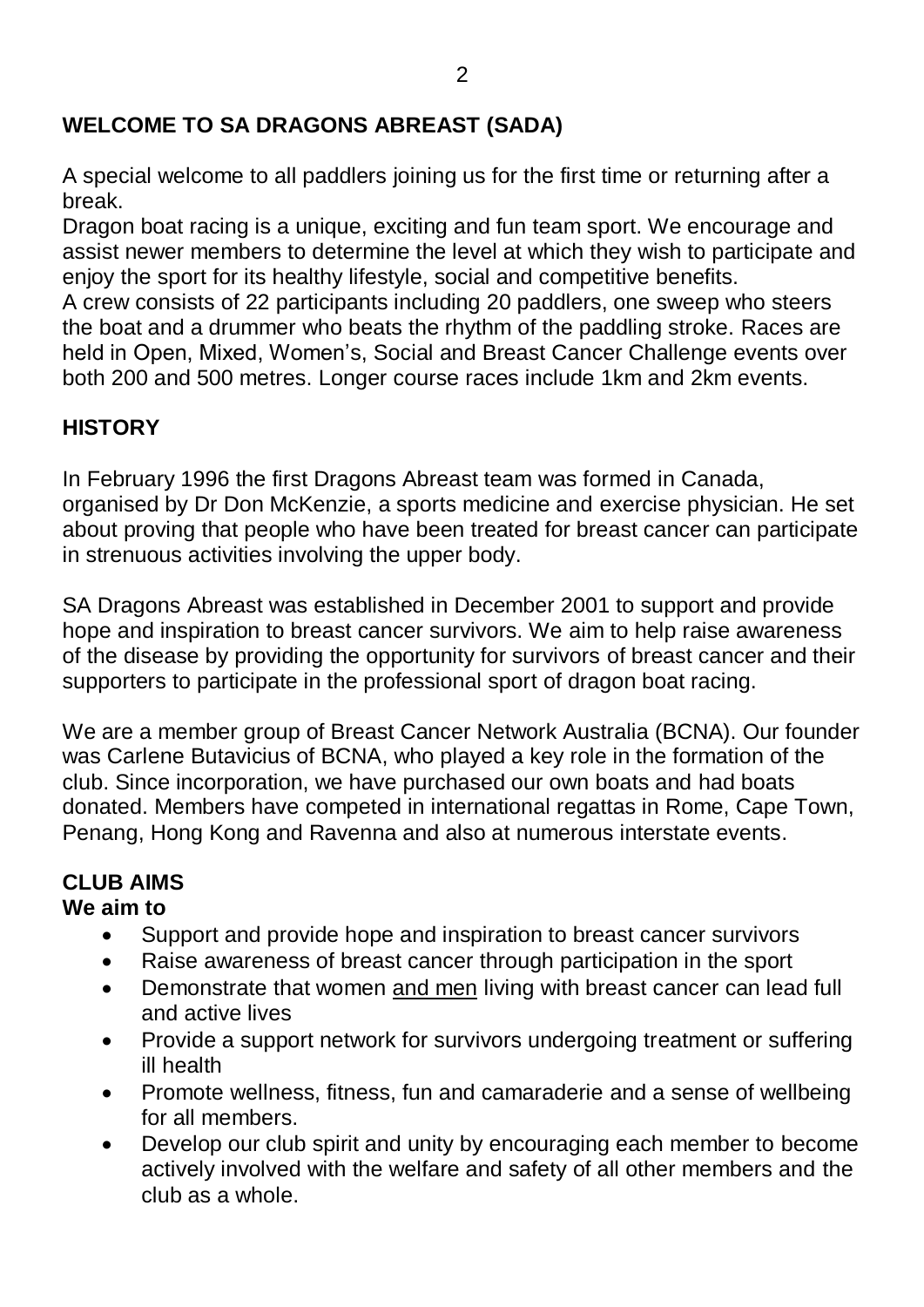#### **TRAINING**

Training duration is approximately one and a half hours and is held at **West Lakes Canoe Club**, Aquatic Reserve, Bower Road, West Lakes. Paddlers should arrive 20-30 minutes before training time to assist with launching boats and for warm up exercises.

| Tuesday         | West Lakes – on water at 6pm              |
|-----------------|-------------------------------------------|
| <b>Thursday</b> | West Lakes – on water at 6pm (as advised) |
| <b>Saturday</b> | West Lakes - on water at 10am.            |

Training sessions are scheduled by the Coach and the Committee and a recess of training is at times called by them.

An accredited sweep must be present in the boat at all times and a mobile phone carried in case of emergency. There must be sufficient members present when moving boats for prevention of accident or injury.

Members may not take a boat out for training without the knowledge of the Committee.

If you are selected in a team for special events, you will be expected to attend regular training sessions.

SADA recognises that fitness is a yearlong, lifetime commitment and it is each paddler's responsibility to maintain their fitness. Warm up and cool down exercises are part of each training session.

Dragon boat racing is a strenuous sport so it is advisable to consult your doctor prior to participating. In the case of any health concerns or injuries, please notify the coach, boat captain or the sweep.

*Medical clearance will be required before competing in State, National & World Club events.* 

#### **TRAINING GEAR**

You will need a club training top, or T-shirt preferably in the club colours of pink/ navy and navy or black shorts or leggings, gloves, hat, sunscreen, water bottle and a spray jacket. Aqua/water shoes must be worn and are available from most department stores. A change of clothes and a towel may be useful. Shower facilities are available at the Canoe Club.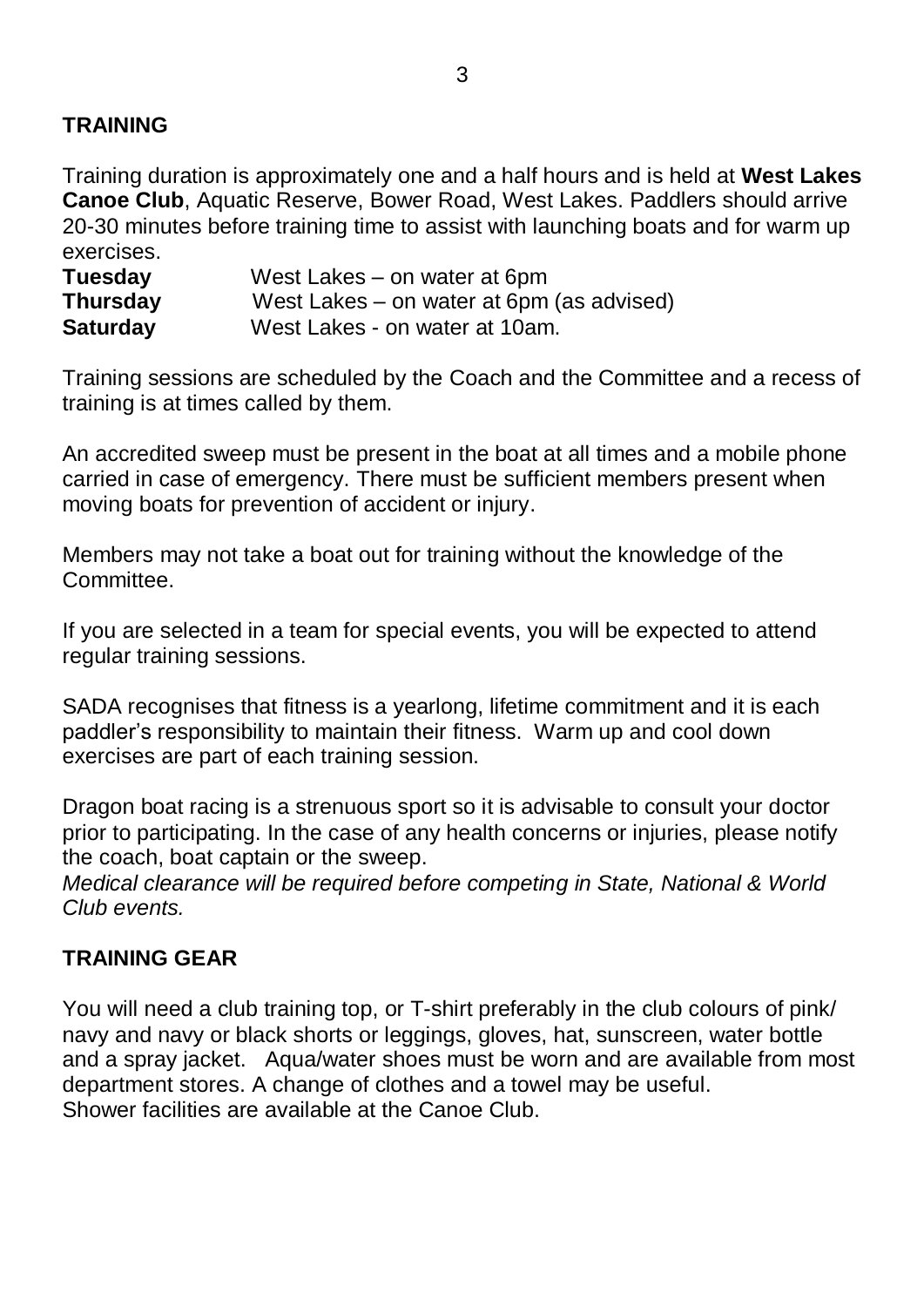#### **TEAM SELECTION**

Paddlers for race day crews will be selected by the Boat Captain(s), Coach and occasionally sweeps. Factors taken into consideration include attendance at training, attitude, boat discipline, commitment to improving general fitness, paddling technique and weight distribution in the boat for balance and safety. The club has a Team Selection Policy.

# **RACE DAY**

Club uniform is needed and other clothing as for training sessions, plus a chair, refreshments and a sense of fun.

Set up time is approximately 8.15 am with the first race at approximately 9 a.m. and finishing approximately 4pm.

Club members are at times rostered to help with official duties e.g. start and finish line and clubs are allocated a task for the day e.g. boat storage at the end of the day. Members are advised of these details prior to the race day.

DBSA race rules and regulations can be viewed online.

The current race program and regulations can be found on the website of Dragon Boat SA (DBSA) [www.dragonboatsa.com](http://www.dragonboatsa.com/)

#### **CODE OF CONDUCT**

Both DBSA and SADA have Codes of Conduct set down in their Constitutions. Breaches of these Codes may involve penalties including suspension or expulsion from dragon boating events, the Club or the Association. It becomes the duty of each Club member to ensure that no member acts in any way that may bring disrepute to the Club or the Association.

Members of SADA are promoting both their Club and its sponsors by becoming a sporting ambassador. A member may not act in any way that may bring discredit to either SADA or to our sponsors.

Only by agreement with the Committee may members speak on behalf of the club.

#### **PRIVACY**

The SADA Committee respects your right to privacy. Your personal details will be used for administration purposes only and unless you agree otherwise, will not be disclosed to other people except as required by law or in other circumstances where disclosure is reasonably required (e.g. in a medical emergency) By applying to become a member of SADA you agree to be bound by the constitution of SADA (a copy of which can be obtained from the secretary if required)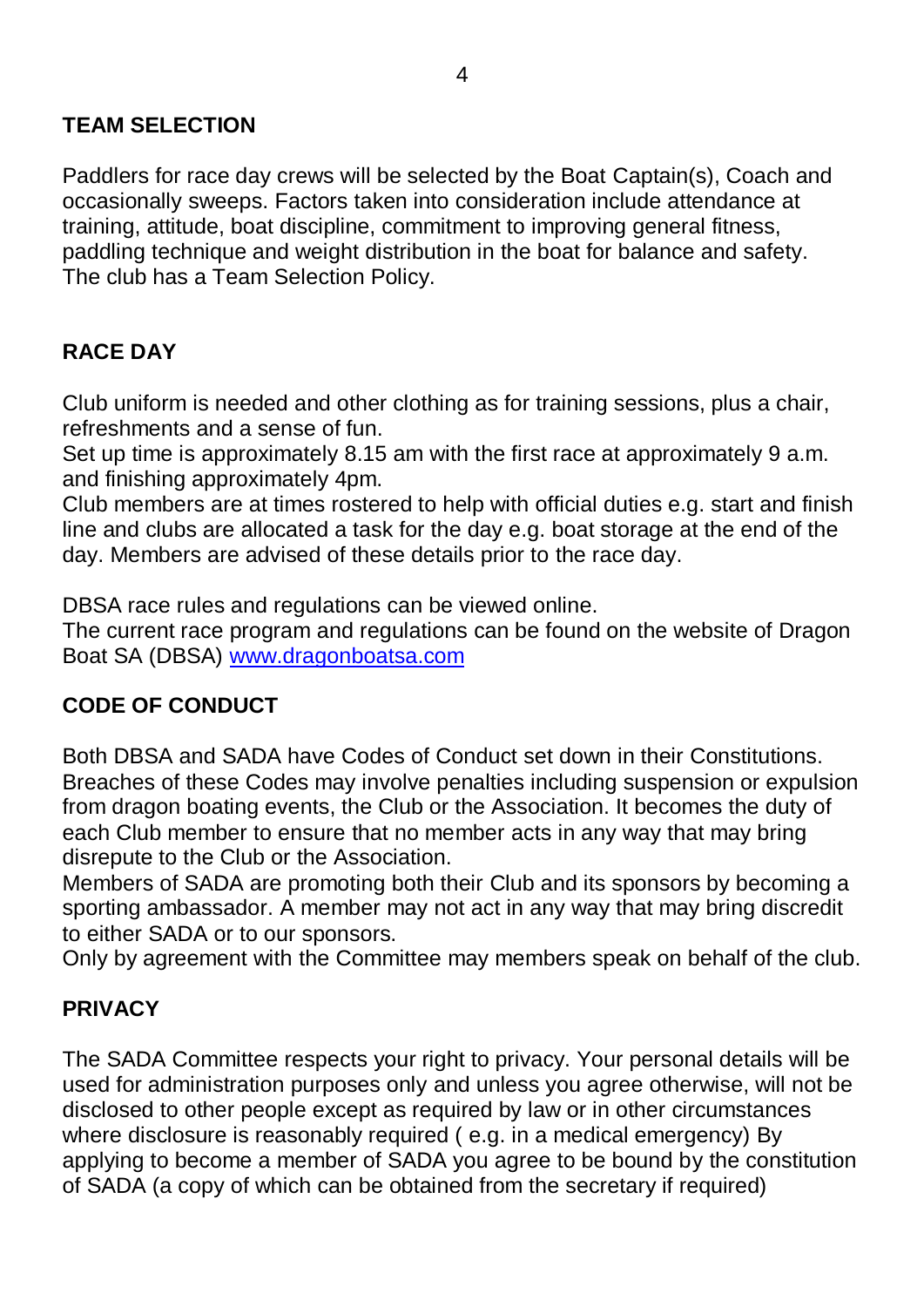# **UNIFORM**

SADA has a club uniform identified by the club colours and logo. The uniform is to be worn on race days, at public engagements or when the club travels as a team. The club uniforms can be ordered and purchased through the Uniform **Coordinator** 

**Racing**: club top with navy/ black shorts or leggings, white club cap or visor and polar fleece jacket or vest and spray jacket (Raspberry colour for women and navy for men)

**Casual**: club polo shirt, navy sleeveless vest or long-sleeved club jumper or jacket and navy or black pants

**Formal**: as advised

**Life jackets:** Members can lease a life jacket from the club.

# **FUNDRAISING**

Fundraising helps us to achieve one of our aims which is to attend local, interstate or international regattas. If members wish to participate in these events they will be called upon to contribute to or arrange fundraising activities. Any donations of money received at speaking engagements will be passed to the

Committee for use by the club as a whole.

# **THE COMMITTEE**

Committee meetings are scheduled once a month. Members are welcome, but please advise the Secretary of intention to attend as the venue for meetings may change.

The committee consists of a President, Secretary, Treasurer and five general committee members.

#### **CONCERNS and INFORMATION**

For any club issues or concerns, please contact the President or Secretary. On water or paddling questions or concerns are to be addressed to the Coach or Boat Captain. Agenda items for Committee meetings are welcome and must be in writing to the Secretary with cc to President.

secretary@sadragonsabreast.com.au

or **SA Dragons Abreast Inc., PO Box 7035 West Lakes, SA 5021**

#### **MEMBERSHIP FEES**

Information about membership and fees will be provided by the Committee. To participate at any level, DBSA membership is compulsory and includes insurance cover. The club also offers a Social, Friends of SADA and an Associate Membership. Further information re fees is available from Treasurer or Membership Liaison Officer.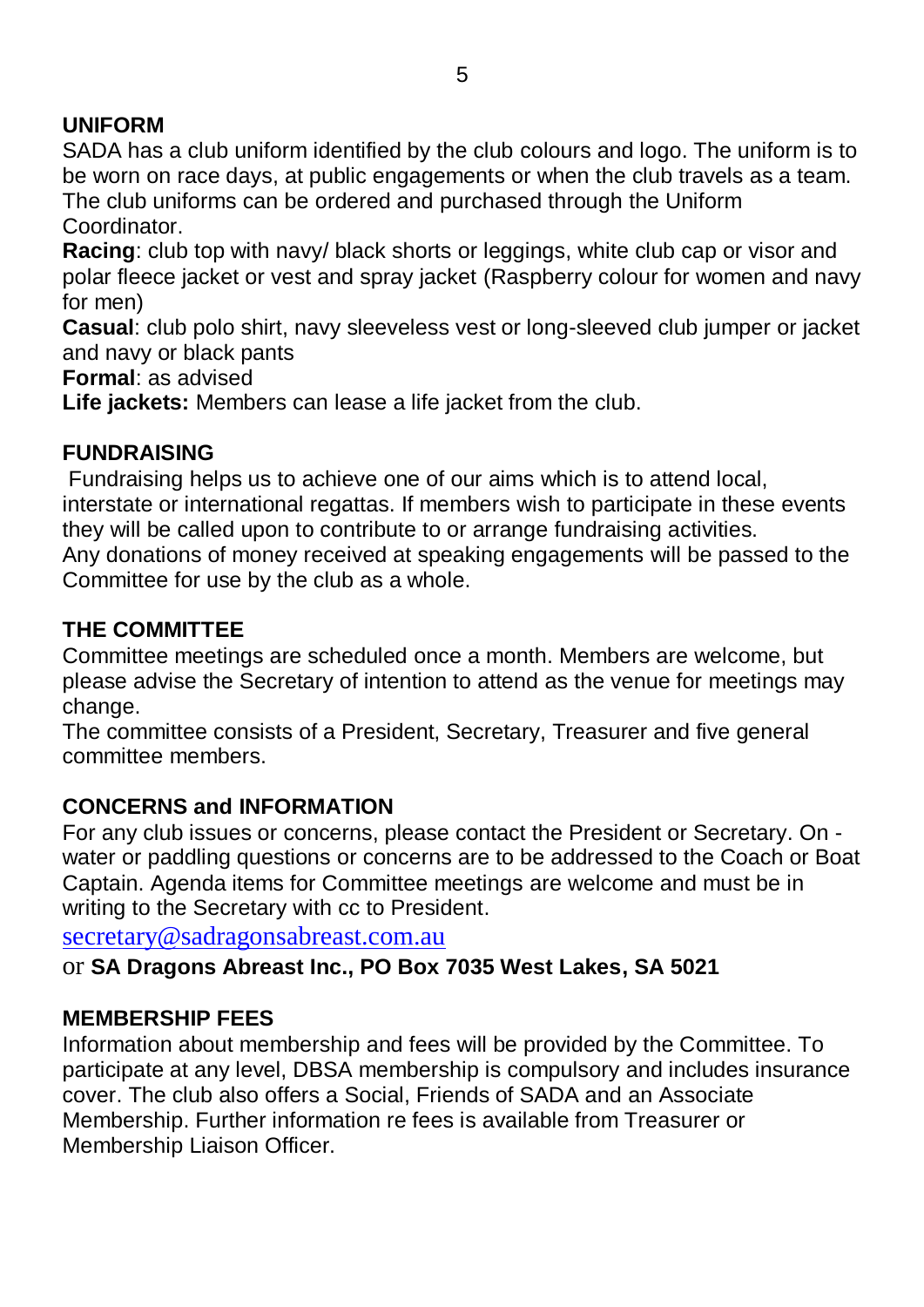**AIMS:** to ensure the safety of all paddlers, particularly following a dragon boat capsize.

**SAFETY:** Every paddler must take responsibility for their own safety by following all the safety rules.

#### **SAFETY RULES:**

#### **Number Off**

- Once the boat is loaded and ready to paddle the sweep will call "number off"
- The drummer starts as number 1, followed by the front left hand paddler (the stroke), and then right hand paddler and so on down the boat.
- **Remember your number**
- **Remember your paddling partner and number**
- Your paddling partner is your buddy if a capsize occurs –each making sure their buddy is safe.
- Lead strokes also buddy with the drummer
- Back paddlers also buddy with the sweep

#### **CAPSIZE:**

- **Stay calm**
- The boat will float, whether inverted or not
- **Ensure your own safety first**
- If you come up under the boat, swim to the side then surface and let your buddy know you are OK
- **Look for your buddy**
- If they are not visible **immediately** advise the sweep and paddlers around you and continue to search
- **All paddlers move to the sides of the boat**
- Spread yourselves evenly along both sides of the boat (to stop it rolling over)
- **Do not swim under the boat,** always swim around it
- **Swim boat to closest shore following instructions from sweep**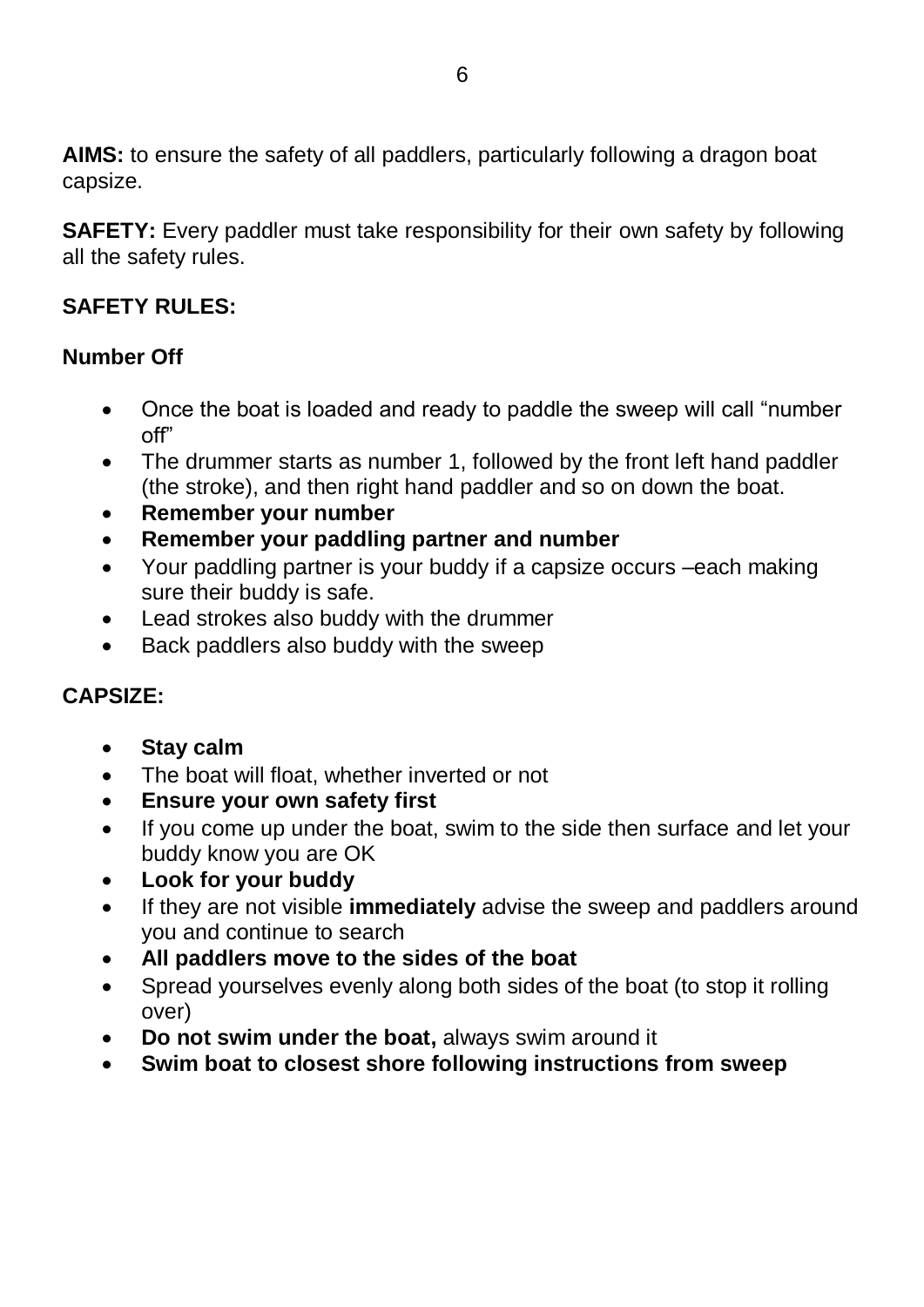# **Capsize on RACE DAYS:**

- Follow all above rules but do not swim boat to the shore unless instructed by the rescue boat
- **Sweep** to communicate with rescue boat advise status of the head count

#### **NON RACE DAYS:**

#### **WHEN SECOND BOAT PRESENT**

- Second boat is not a rescue boat
- Sweep of capsized boat to advise second boat of head count. If paddler missing second boat to raise the alarm.

#### **WHEN ONLY CAPSIZED BOAT IS PRESENT**

• Follow rules of capsize

#### **SAFETY RULES: An accredited sweep must be in the boat at all training sessions.**

#### **LIFE JACKETS:**

It is mandatory for any paddler who cannot swim 50 metres or at least remain afloat for 15 minutes to wear a life jacket. A sweep must also wear a life jacket. It is an Adelaide City Council direction that life jackets be worn while competing on the Torrens. At West Lakes life jackets are worn when paddlers are on the water after sunset. This generally coincides with daylight saving.

#### **ASTHMA:**

Paddlers who suffer from asthma must take medication with them in the boat.

**FIRST AID** - all sweeps and coaches are required to hold a current Senior First Aid Certificate.

**A DEFIBRILLATOR –** is available immediately to the left of the rolladoor at Aquatic Reserve in case of cardiac emergency.

#### **CONTACTS AND LINKS:**

S.A. Dragons Abreast Inc. – [www.sadragonsabreast.com.au](http://www.sadragonsabreast.com.au/) Find us on Facebook DragonBoat SA – [www.dragonboatsa.com](http://www.dragonboatsa.com/) Australian Dragon Boat Assoc. – [www.ausdbf.com.au](http://www.ausdbf.com.au/) International Dragon Boat Federation – [www.idbf.org](http://www.idbf.org/)